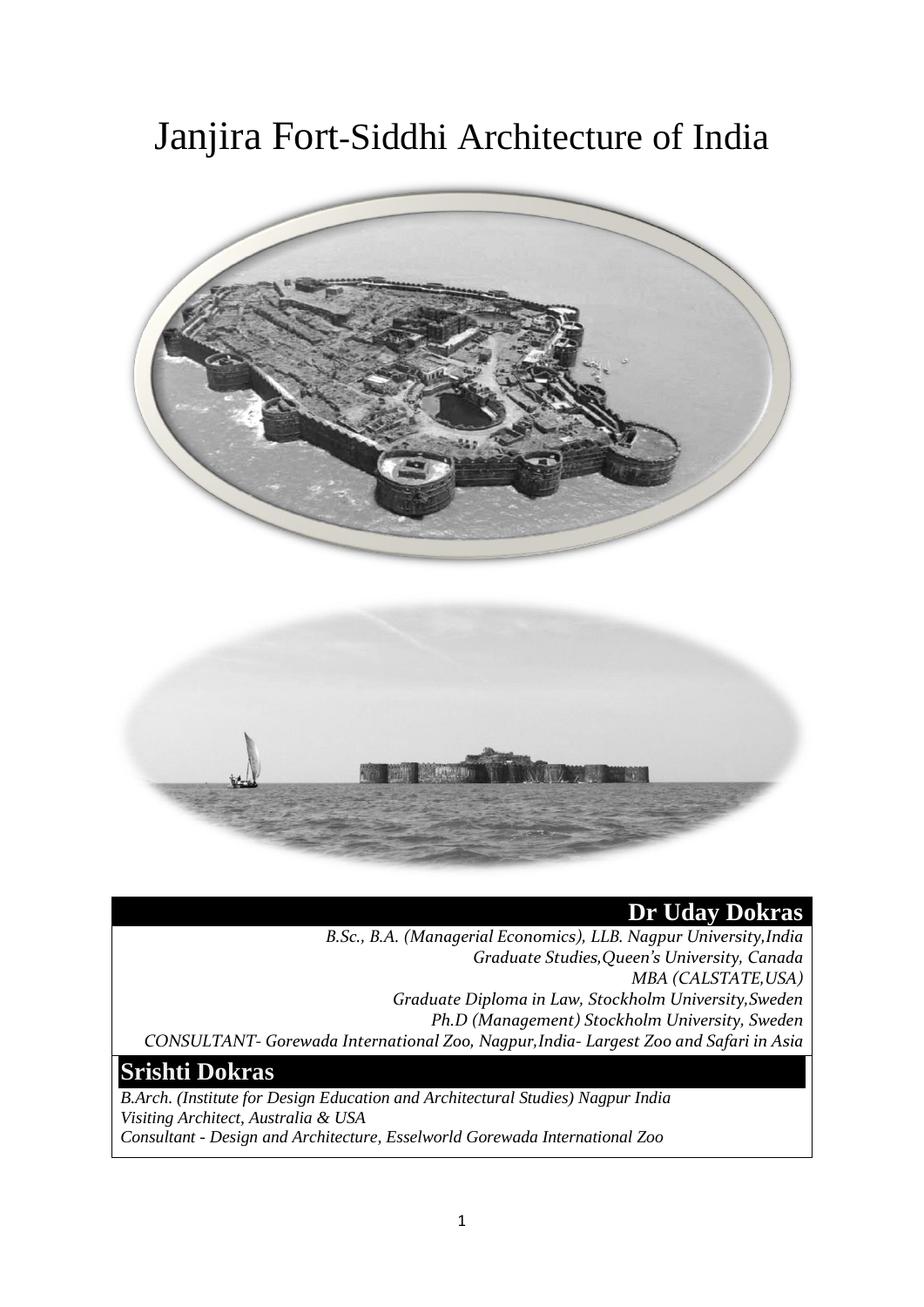# **A B S T R A C T**

### **Janjira - The Undefeated Fort**

Janjira Fort is situated on the Murud beach in the Arabian sea along the Konkan coast line. Murud is the nearest town to the fort which is located at about 165 kms from Mumbai. You need to drive on the NH17 till Pen & then proceed towards Murud via Alibaug and Revdanda. The Rajapuri jetty is from where sail boats sail to the fort entrance. The road from murud town to janjira fort takes you a top a small hill from where you get the first glimpse of this amazing fort. Once you decent this hill, you reach Rajapuri jetty which is a small fishermen village. The sail boats take you from the jetty to the main door of the fort . One unique feature of this fort is that the entrance is not easily visible from a distance and can only be identified, once you go nearer to the walls of the fort. This was a strategy due to which Janjira was never conquered as the enemy would just keep on wondering about the entrance of the fort. The walls of the fort have become abraded due to harsh waves crashing on its surface for over so many centuries. The remains of the palaces and courts in the fort are not well-maintained as it should have been. The Balekilla or the main complex of the fort is strategically located at a higher altitude right at the center of the fort so that it remains safe from the attack from any of the directions. The Lake in this island fort is surprisingly a fresh water source in middle of the sea. About 2 kms in north-west direction, you can also see another island fort, 'Padmadurg' which was constructed by Chhatrapati Shivaji Maharaj inorder to conquer Janjira but his effort did not yield any fruitful result. This is a must visit place for all who adore History. Janjira Fort still stands tall among the violent waves of the Arabian Sea, roaring about its glorious past.

Murud Janjira is a good example of water body fort located near the south Konkan coastline. It was ruled by Abyssinian Muslims called – SIDDI. Under them this fort remained unconquered till its merger in Indian Union in 1947. The Nizamshahis, Maratha, Portuguese, Dutch, French and even English could not subdue this fort. The word "Murud" is derived from a Konkani word Morod and Janjira is derived from an Arabic word meaning Jazeera meaning an island. Thus the name of the fort is a concatenation of the Konkani and Arabic words for Island, "Morod" and "Jazeera".

# **Review Geography:** Murud is located at [17.77°N 73.12°E](https://tools.wmflabs.org/geohack/geohack.php?pagename=Murud,_Raigad¶ms=17.77_N_73.12_E_) It has an average elevation of 159 metres (521 feet).

Main Land to Murud Janjira. At the time they seized the fort, the Siddis were employed by the Bahamani Sultan of Ahmednagar and a Habshi, Malik Ambar (1550–1626), held a prominent position in that government. Before the rise of the Maratha sardars, the courts of the Bahamani sultanates were rent by rivalry between the Indian Muslims and the foreign Muslims, as a result of which, the Sultans began to patronize the Marathas as a third force, leading to the rise of Shivaji and the Maratha Empire. Malik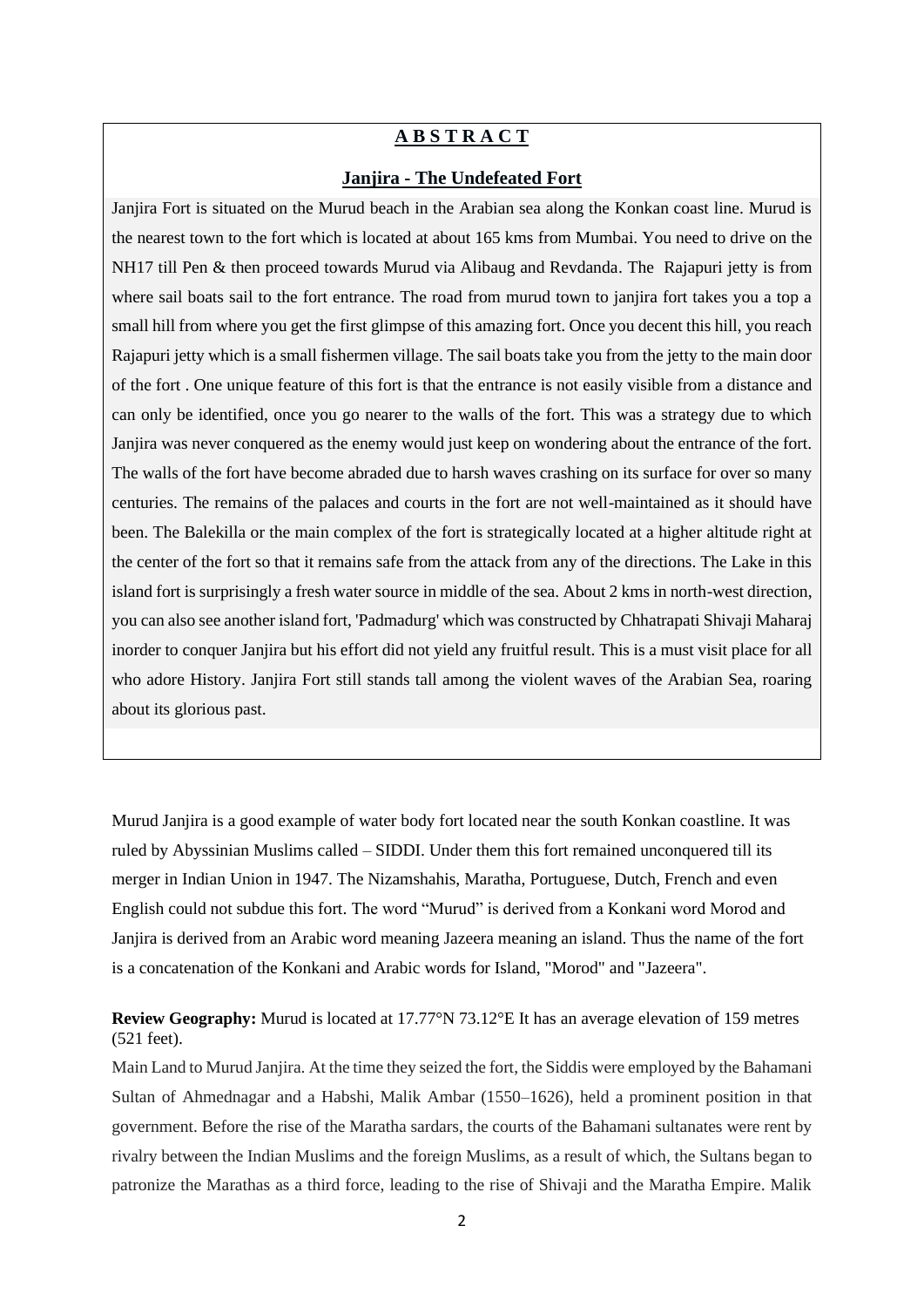Amber initially rose to great prominence as the Prime Minister of Ahmednagar. He is credited with having carried out a systematic revenue settlement of major portions of the Deccan, which formed the basis for many subsequent settlements. When the Ahmadnagar kingdom was conquered by Bijapur and the Mughals in alliance, the Siddis switched their allegiance to the Sultanate of Bijapur; when the Bijapur kingdom was conquered by the Mughal Empire, the Habshis switched their allegiance to the Mughal Empire. As clients of these Muslim states, the Siddis were nominally part of their navies, and fulfilled the role of defending Muslim interests in the sea, and particularly, access by sea for the Hajj and Umrah, for which reason, the interior Muslim states felt compelled to aid and rescue the Siddis from their enemies. Despite being feudatories, first of Bijapur and then of the Mughals, the Siddis acted as if they were independent, and lived mainly by piracy on coastal shipping. The piracy of the Siddis provoked the various local powers to attempt to suppress them, but despite efforts by the Portuguese, Dutch, English and the Marathas, the fort was never conquered. The fort thus earned a reputation for being impregnable. The reputation may be false. Mass mobilizations by the English and Marathas were always forced off before they could complete the task by the intervention of another power, such as the Mughals, creating a diversion in order to prevent the fall of Murud-Janjira. The same happened with Goa, with the Mughals invading Maratha lands in order to divert Maratha attempts to conquer Goa. As the Muslim powers of the interior waned in the face of rising English power, the Siddi state submitted to England under the system of Subsidiary Alliance, becoming a dependency under paramountcy of the Kings of England. HH Nawab Sidi Muhammed Khan II Sidi Ahmad Khan was the last Ruler of Murud-Janjira. A patron of arts and culture, he supported such musicians as Beenkar Abid Hussain Khan. The state continued in this condition until late 1947, when the last prince acceded his state to the Indian Union, and his state was merged into the Bombay Presidency which was later transformed into the State of Bombay and the State of Maharashtra.

#### **Types of Ancient Indian Forts**

Though most of the structures have been decayed and are lost, India's legacy of ancient forts is seen mostly in the shastras (ancient Indian treatises) and in the reliefs on stupas. On some of the early relief work, the carvings indicate that ancient Indian forts has crenellations, embrasures and sloping walls.<sup>[\[3\]](https://en.wikipedia.org/wiki/Forts_in_India#cite_note-FOOTNOTEVirginia_FassRita_Sharma198613-3)</sup>

The [Arthashastra](https://en.wikipedia.org/wiki/Arthashastra) the Indian treatise on military strategy describes six major types of forts differentiated by their major mode of defense:

- **Jala-durga** (Water fort)
	- o *Antardvipa-durga* (island fortress): surrounded by natural (sea or river) water bodies. E.g. [Murud-Janjira.](https://en.wikipedia.org/wiki/Murud-Janjira)
	- o *Sthala-durga* (plain fortress): surrounded by artificial moats or irrigated by a river.eg [Deeg](https://en.wikipedia.org/w/index.php?title=Deeg_Fort&action=edit&redlink=1)  [Fort,](https://en.wikipedia.org/w/index.php?title=Deeg_Fort&action=edit&redlink=1) [Lohagarh Fort](https://en.wikipedia.org/wiki/Lohagarh_Fort)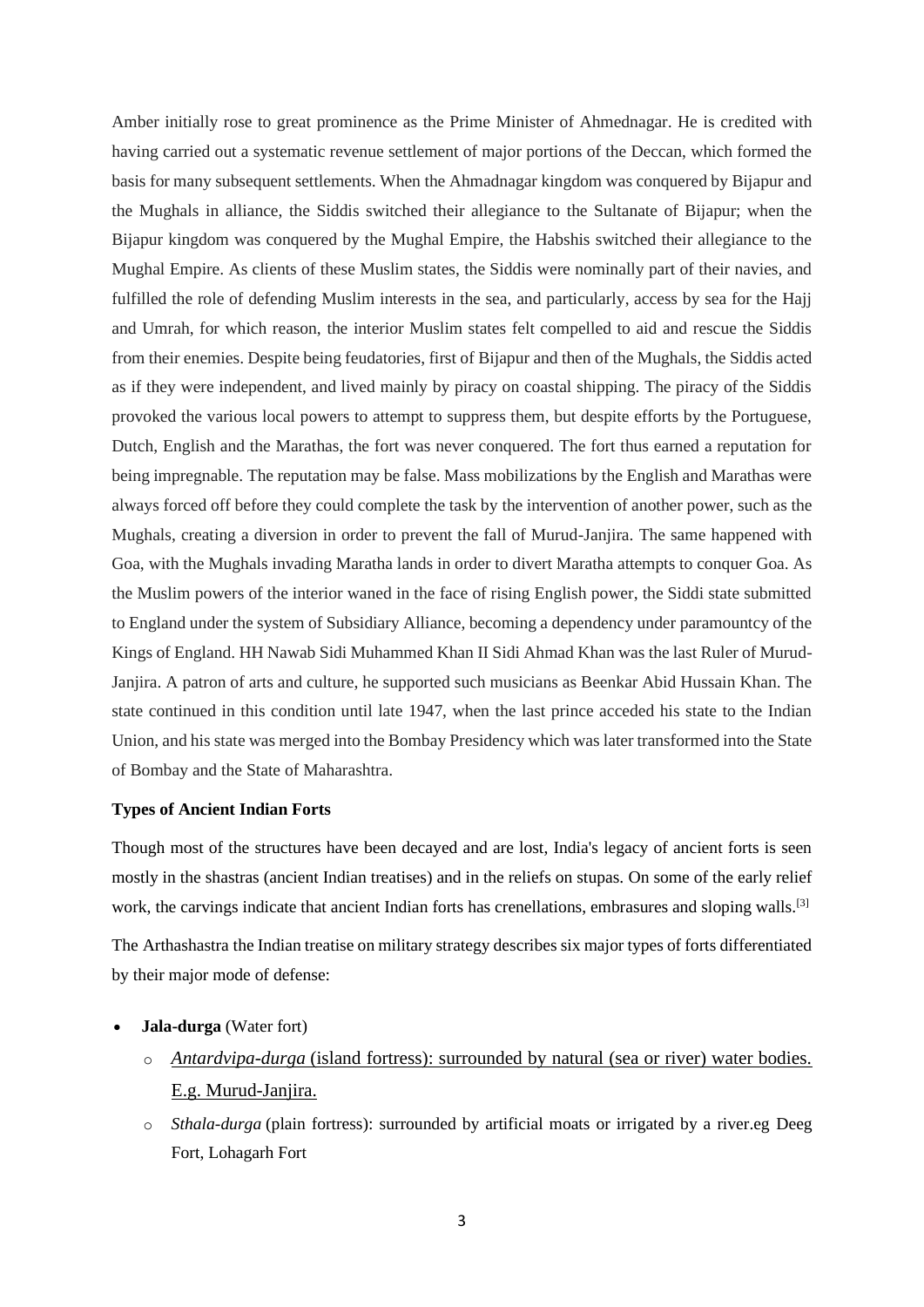- **Dhanvana-** or **Maru-durga** (Desert Fort): Surrounded by an arid area of at least 5 *yojanas* (73 km).
- **Giri-durga** (Hill fort)
	- o *Prantara-durga*: Located on a flat hill summit. E.g. medieval forts such as [Chittor,](https://en.wikipedia.org/wiki/Chittorgarh_Fort) [Gwalior](https://en.wikipedia.org/wiki/Gwalior_Fort) and [Ranthambore.](https://en.wikipedia.org/wiki/Ranthambore_Fort)
	- o *Giri-parshva-durga*: The fortifications and civilian structures extend down to the hill slope (not just the summit).
	- o *Guha-durga*: Located in a valley surrounded by hills, where the outposts and the signal towers are located.
- **Vana-durga** (Forest fort): Surrounded by a dense forest over a distance of at least 4 kroshas (14.6 km).
	- o *Khanjana-durga*, built on a [fen](https://en.wikipedia.org/wiki/Fen) surrounded by thorny forests.
	- o *Sthambha-durga*, built in the forest among tall trees; lacks sufficient water sources.
- **Mahi-durga** (Earthen fort)
	- o *Mrid-durga*: surrounded by earthen walls
	- o *Parigha-durga*: Surrounded by earthen walls, as well as stone or brick walls. The walls are at least 5.4 m high and their width is half of their height.
	- o *Panka-durga*: Surrounded by fens or quicksand
- **Nri-durga** (Human fort)

Defended by a large number of loyal and experienced warriors. Usually a city fortress, populated by a substantial garrison.

Each of these types had its own advantages and disadvantages. For example, according to the *[Manusmṛti](https://en.wikipedia.org/wiki/Manusm%E1%B9%9Bti)*, the forest fort suffers from monkey attacks, the earthen forts get swarmed with rodents, the water forts were plagued by diseases etc. The *Manusmṛti* considers the Hill fort to be the best defensive structure. Some Sanskrit text consider hill forts to be the abode of gods and hence auspicious. The *[Mahabharata](https://en.wikipedia.org/wiki/Mahabharata)* describes the Human fort as the most effective fortification.

# **Medieval Indian Fort**

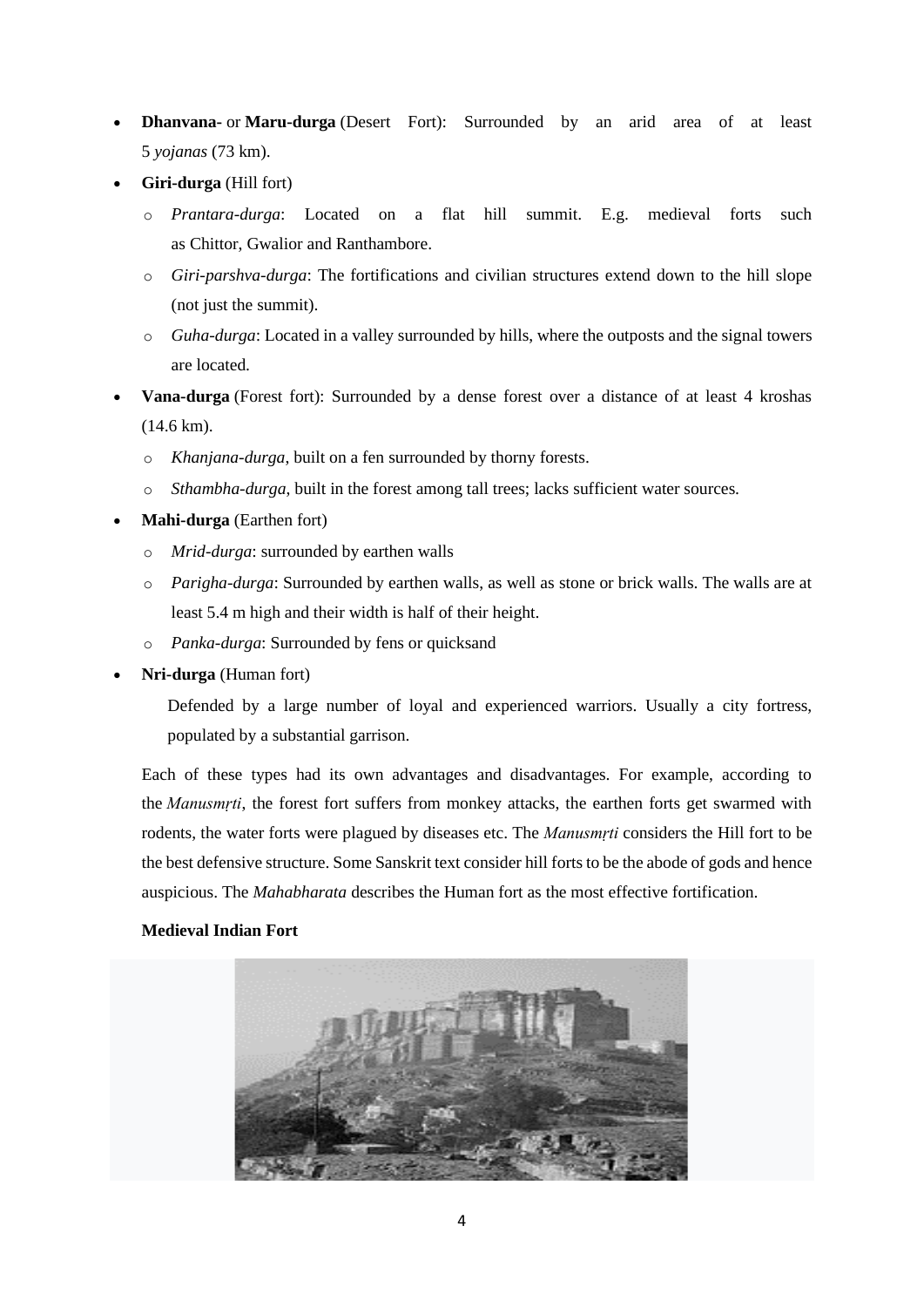*[Mehrangarh Fort,](https://en.wikipedia.org/wiki/Mehrangarh_Fort) [Jodhpur](https://en.wikipedia.org/wiki/Jodhpur) a Giri durg*



*Bastions of [Murud-Janjira](https://en.wikipedia.org/wiki/Murud-Janjira) a Jal durg or Ocean FORT*

**Introduction of artillery**: With the advent of the Muslims, closely followed by the introduction of artillery in the 16th century there were several changes to the construction and design of forts. These changes were similar to the changes that took place in Western forts with the advent of gunpowder, i.e. the lowering of walls, thickening of walls, further pushing out of bastions etc.

The construction of a citadel in the centre and putting in more area between the citadel and the walls was characteristic of Muslim forts (influenced in turn by the Norman motte and bailey). Classic examples of such structures are the Golkonda and the Berar fort.

The gates of medieval Indian forts were highly decorated. Two distinct styles are seen. The Hindu style with a lintel and the Mughal style with an arch. Gates in Indian forts were often high and wide to allow elephants to pass. Often they had rows of sharp, stout iron spikes to dissuade an attacking army from using elephants to break down the gates. The walls of the forts were often looked higher from the outside than the inside as the forts made use of the natural rock formations on hills. This not only gave an illustion of greater height but also lead to the lower walls of the fort to be entirely made up of natural rock providing almost a perfect defence against the use of a battering ram or elephants to tear down the walls. The main gate to the forts was located mostly facing north direction, this was to avoid its deterioration by the rains, winds and the sun.

# **Construction**

Stone was the most important material for building fortifications in medieval India. Walls were erected by one of the following three construction methods. A wall could be an earthen rampart faced with stone on both sides. The rampart was built using the earth excavated while digging the ditch, with threequarters of it used for building a rampart and one-quarter for levelling out the surface inside the fortress and in front of the ditch. Facing the rampart with stone allowed for the erection of higher and steeper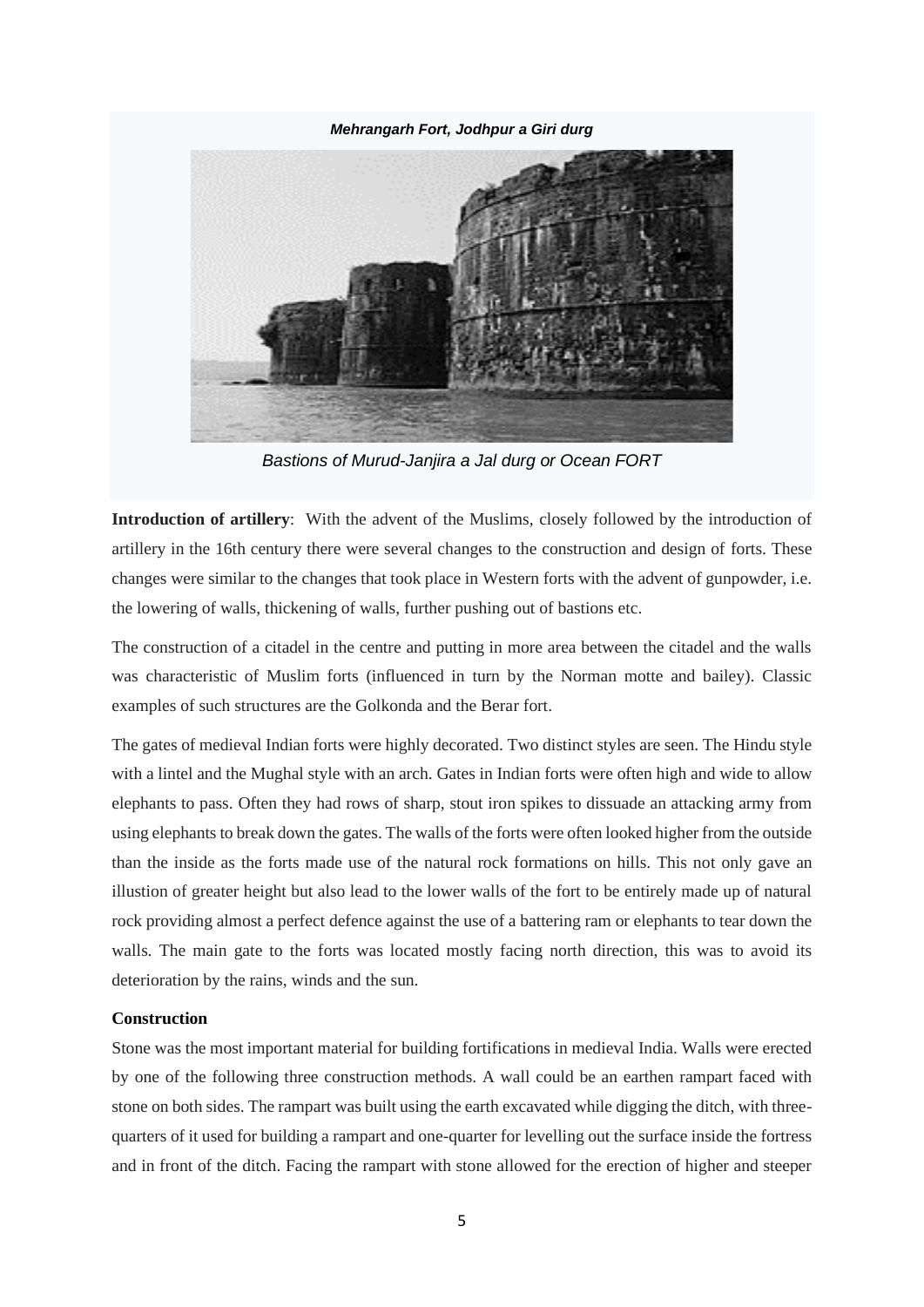walls than those possible with a purely earthen rampart. The structure had a substantial shortcoming, however: an earthen core accumulated water, which could destroy the stone shell. Drainage channels were therefore installed along the length of the wall from top to bottom. The main binding material for construction was Lime mortar.



*Lime mortar mixer on Rasalgad*

The second method consisted of filling the space between the outer layers with earth mixed with rubble. This core was considerably harder than simply using rammed earth. The third and most advanced method involved the use of mortar. A rubble-built wall fastened with mortar was strong and long lasting. Construction methods depended, however, on the materials available.

In medieval India, several reports exist of the practice of burying humans either dead or alive in the foundations of fort walls, to ensure their stability, being widely followed. It was believed that the ghosts of those sacrificed as such would keep evil spirits away. During the building of the Sri Qila, Delhi [Alauddin Khalji](https://en.wikipedia.org/wiki/Alauddin_Khalji) is reported to have buried 8,000 skulls of Mughals killed by him into the foundation. During the building of [Purandar Fort](https://en.wikipedia.org/wiki/Purandar_Fort) one its bastions gave way several times. The king of [Berar](https://en.wikipedia.org/wiki/Berar_Sultanate) then ordered his minister an Esaji Naik Chive to bury a first-born son and his wife into the foundation of the bastion. This was promptly done and after a further offering of gold and bricks. When the bastion was finished Esaji Naik was given possession of the fort and the father of the sacrificed boy was rewarded with two villages. Along with the fortification, emphasis was also given for construction of rock cut water cistern, ponds, wells and lakes. To avoid evaporation of water, the water bodies were covered. At times rooms were built close to water bodies to keep the temperature low.

Many Indian fortifications have parapets with peculiarly shaped [merlons](https://en.wikipedia.org/wiki/Merlon) and complicated systems of [loopholes,](https://en.wikipedia.org/wiki/Arrowslit) which differ substantially from similar structures in other countries. Typical Indian merlons were semicircular and pointed at the top, although they were sometimes fake: the parapet may be solid and the merlons shown in relief on the outside (as at Chittorgarh). What was unique is the arrangement and direction of loopholes. Loopholes were made both in the merlons themselves, and under the crenels. They could either look forward (to command distant approaches) or downward (to command the foot of the wall). Sometimes a merion was pierced with two or three loopholes, but more often, one loophole was divided into two or three slits by horizontal or vertical partitions. The shape of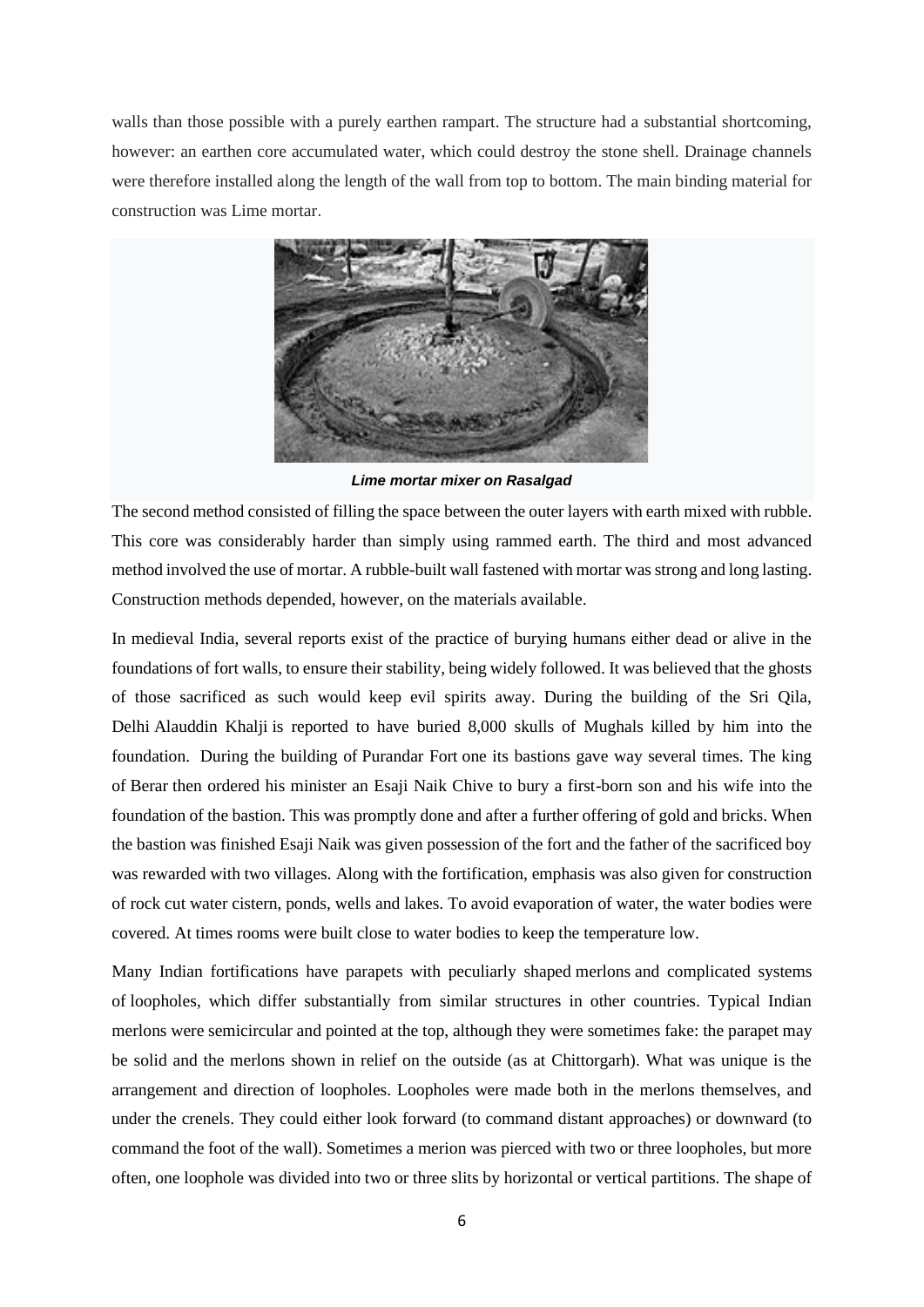loopholes, as well as the shape of merlons, need not have been the same everywhere in the castle, as shown by Kumbhalgarh.

#### **History:**

Visitors can gain access to the Janjira fort from Rajapuri, a small village on the coast. After a short ride in a small boat, one can enter the fort through the main entrance. The fort is oval shaped instead of the usual oblong or square shape. The fort wall is about 40 feet high and has 19 rounded porches or arches, some of which still have cannons mounted on them, including the famous cannon Kalaal Baangadi. These cannons were largely responsible for repelling oncoming enemies from the sea. Inside the fort walls are the ruins of a mosque, a palace and bath with water channeled from streams, evidence that royal ladies occupied the quarters. A deep well, still functional, provides fresh water despite the fort being surrounded by salt water.On shore is a luxurious cliff-top mansion, the Palace of the Nawab. Built by the former Nawab of Janjira, it commands a panoramic view of the Arabian sea and the Janjira sea fort.According to another record the Abyssinian [Sidis](https://en.wikipedia.org/wiki/Siddi) established the Janjira and Jafarabad state in early 1100.

According to accounts written by the Portuguese Admiral [Fernão Mendes Pinto,](https://en.wikipedia.org/wiki/Fern%C3%A3o_Mendes_Pinto) the [Ottoman](https://en.wikipedia.org/wiki/Ottoman_Empire) fleet that first arrived in [Aceh](https://en.wikipedia.org/wiki/Aceh) prior to the [Ottoman expedition to Aceh](https://en.wikipedia.org/wiki/Ottoman_expedition_to_Aceh) led by [Kurtoğlu Hızır Reis](https://en.wikipedia.org/wiki/Kurto%C4%9Flu_H%C4%B1z%C4%B1r_Reis) included 200 [Malabar](https://en.wikipedia.org/wiki/Malabars) sailors from [Janjira](https://en.wikipedia.org/wiki/Janjira_State) to aid the region of [Batak](https://en.wikipedia.org/wiki/Batak_(Indonesia)) and [Maritime Southeast Asia](https://en.wikipedia.org/wiki/Maritime_Southeast_Asia) in 1539.. Later, in 1621, the Siddis of Janjira became exceptionally powerful as autonomous state to the point that the commander of Janjira-Siddi Ambar the Little, successfully defied his overlord Malik Ambar's attempt to replace him. Siddi Ambar the Little is accordingly considered the first Nawab of Janjira state. The island fortress was under control of Adil Shahi dynasty until the reign of Ibrahim II where Janjira fort was lost to the Siddis. Major historical figures from Murud-Janjira include men such as Sidi Hilal, [Yahya Saleh](https://en.wikipedia.org/wiki/Yahya_Saleh) and [Sidi Yaqub.](https://en.wikipedia.org/wiki/Sidi_Yaqub) During the rule of Sultan [Aurangzeb,](https://en.wikipedia.org/wiki/Aurangzeb) Sidi Yaqut received a subsidy of 400,000 rupees. He also owned large ships which weighed 300–400 tons. According to the record these ships were unsuitable for fighting on the open sea against European warships, but their size allowed for transporting soldiers for amphibious operations.

Despite their repeated attempts, the [Portuguese,](https://en.wikipedia.org/wiki/Portugal) the [British](https://en.wikipedia.org/wiki/United_Kingdom) and the [Marathas](https://en.wikipedia.org/wiki/Marathas) failed to subdue the power of the Siddis, who were themselves allied with the [Mughal Empire.](https://en.wikipedia.org/wiki/Mughal_Empire) For example, 10,000 soldiers from Moro Pandit were repulsed by Janjira's army in 1676. The [Marathas](https://en.wikipedia.org/wiki/Maratha) led by [Shivaji](https://en.wikipedia.org/wiki/Shivaji) attempted to scale the 12-meter-high (39 ft) [granite](https://en.wikipedia.org/wiki/Granite) walls; he failed in all his attempts. His son [Sambhaji](https://en.wikipedia.org/wiki/Sambhaji) even attempted to tunnel his way into the fort but was unsuccessful in all his attempts. He built another sea fort in 1676, known as [Padmadurg](https://en.wikipedia.org/wiki/Padmadurg) or Kasa fort, to challenge Janjira. It is located northeast of Janjira. Padmadurg took 22 years to build and is constructed on 22 acres of land.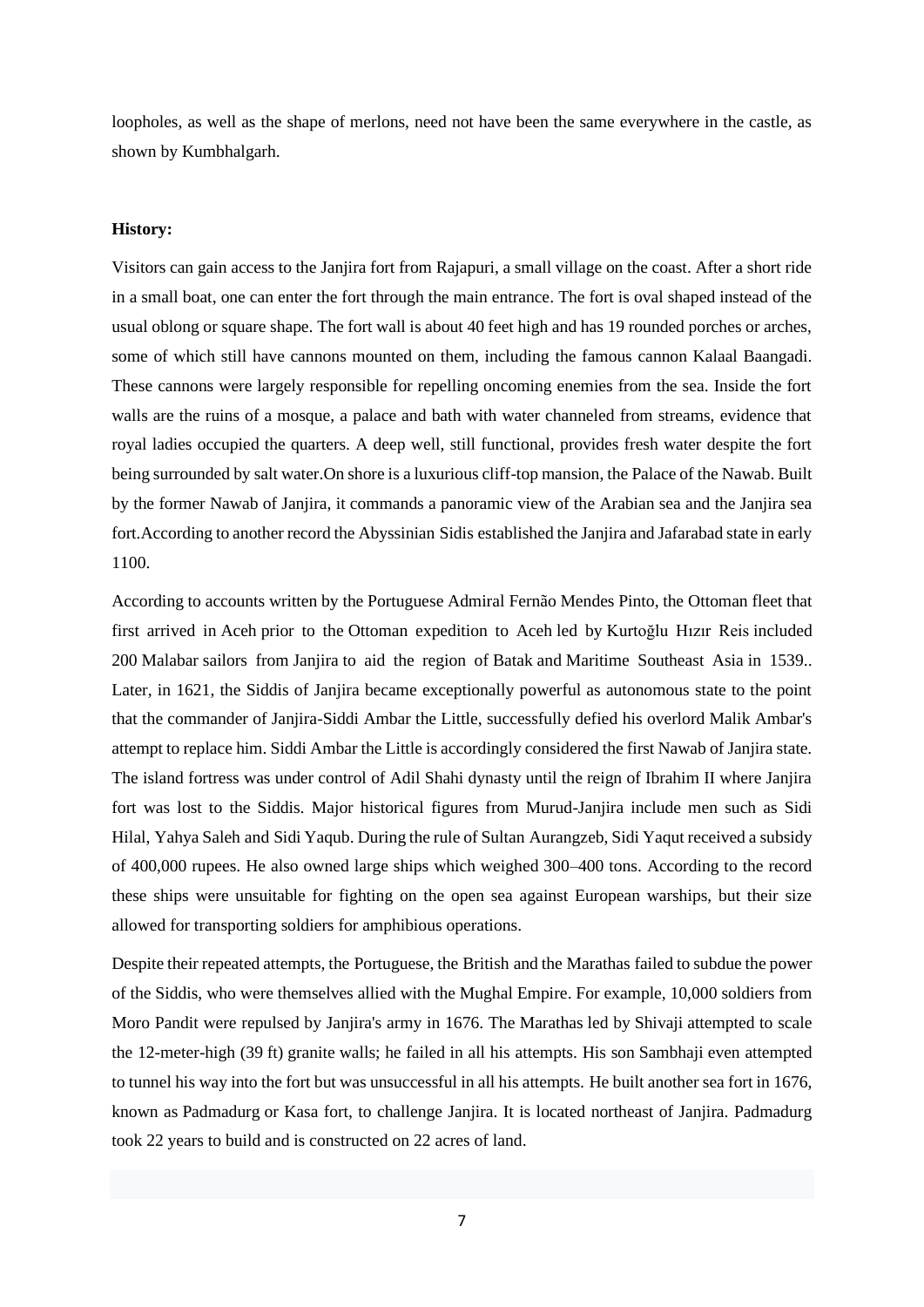

*The small pond inside Janjira fort*

In the year 1736, [Siddis](https://en.wikipedia.org/wiki/Siddi) of Murud-Janjira set out in a battle with the forces of Maratha Peshwa [Baji](https://en.wikipedia.org/wiki/Baji_Rao_I)  [Rao.](https://en.wikipedia.org/wiki/Baji_Rao_I) On 19 April 1736, Maratha warrior [Chimaji Appa](https://en.wikipedia.org/wiki/Chimaji_Appa) attacked the gathering forces in the encampments of the Siddis near Rewas. When the confrontation ended, 1,500 Siddis, including their leader Siddi Sat, were killed. Peace was concluded in September 1736, but the Siddis were confined to only [Janjira,](https://en.wikipedia.org/wiki/Janjira_State) [Gowalkot,](https://en.wikipedia.org/wiki/Gowalkot) and [Anjanwel,](https://en.wikipedia.org/wiki/Anjanvel) thus their power greatly reduced. However, Janjira remained unconquered until it became part of Indian territory after independence from the British in 1947.

**Siddhis:** The Siddi call them as Sidi, Siddhi, Sheedi,Sawahili or Habshi, are an enigmatic ethnic group inhabiting [India](https://en.wikipedia.org/wiki/India) and [Pakistan.](https://en.wikipedia.org/wiki/Pakistan) Members are descended from the [Bantu peoples](https://en.wikipedia.org/wiki/Bantu_peoples) of the [East](https://en.wikipedia.org/wiki/East_Africa)  [African](https://en.wikipedia.org/wiki/East_Africa) region. Some were merchants, sailors, [indentured servants,](https://en.wikipedia.org/wiki/Indentured_servitude) slaves and mercenaries. The Siddi community is currently estimated at around 50,000–60,000 individuals, with [Karnataka,](https://en.wikipedia.org/wiki/Karnataka) [Gujarat](https://en.wikipedia.org/wiki/Gujarat) and [Hyderabad](https://en.wikipedia.org/wiki/Hyderabad) in India and [Makran](https://en.wikipedia.org/wiki/Makran) and [Karachi](https://en.wikipedia.org/wiki/Karachi) in Pakistan as the main population centres. Siddis are primarily Muslims, although some are [Hindus](https://en.wikipedia.org/wiki/Hindus) and others belong to the [Catholic Church.](https://en.wikipedia.org/wiki/Catholic_Church)There are conflicting hypotheses on the origin of the name *Siddi*. One theory is that the word derives from *sahibi,* an Arabic term of respect in North Africa, similar to the word *sahib* in modern India and Pakistan. A second theory is that the term *Siddi* is derived from the title borne by the captains of the Arab vessels that first brought Siddi settlers to India. These captains were known as *[Sayyid](https://en.wikipedia.org/wiki/Sayyid)*.

The first Siddis are thought to have arrived in [India](https://en.wikipedia.org/wiki/India) in 628 AD at the [Bharuch](https://en.wikipedia.org/wiki/Bharuch) port. Several others followed with the first [Arab Islamic conquest of the subcontinent](https://en.wikipedia.org/wiki/Muslim_conquests_in_the_Indian_subcontinent) in 712 AD. The latter group are believed to have been soldiers with [Muhammad bin Qasim'](https://en.wikipedia.org/wiki/Muhammad_bin_Qasim)s Arab army, and were called *[Zanjis](https://en.wikipedia.org/wiki/Zanj)*. Siddis were also brought as slaves by the [Deccan Sultanates.](https://en.wikipedia.org/wiki/Deccan_sultanates) Several former slaves rose to high ranks in the military and administration, the most prominent of which was [Malik Ambar.](https://en.wikipedia.org/wiki/Malik_Ambar)Later the Siddi population was added to via [Bantu peoples](https://en.wikipedia.org/wiki/Bantu_peoples) from [Southeast Africa](https://en.wikipedia.org/wiki/African_Great_Lakes) that had been brought to the [Indian](https://en.wikipedia.org/wiki/Indian_subcontinent)  [subcontinent](https://en.wikipedia.org/wiki/Indian_subcontinent) as slaves by the Portuguese. Later most of these migrants became [Muslim](https://en.wikipedia.org/wiki/Muslim) and a small minority became [Hindu.](https://en.wikipedia.org/wiki/Hindu) The [Nizam of Hyderabad](https://en.wikipedia.org/wiki/Nizam_of_Hyderabad) also employed African-origin guards and soldiers.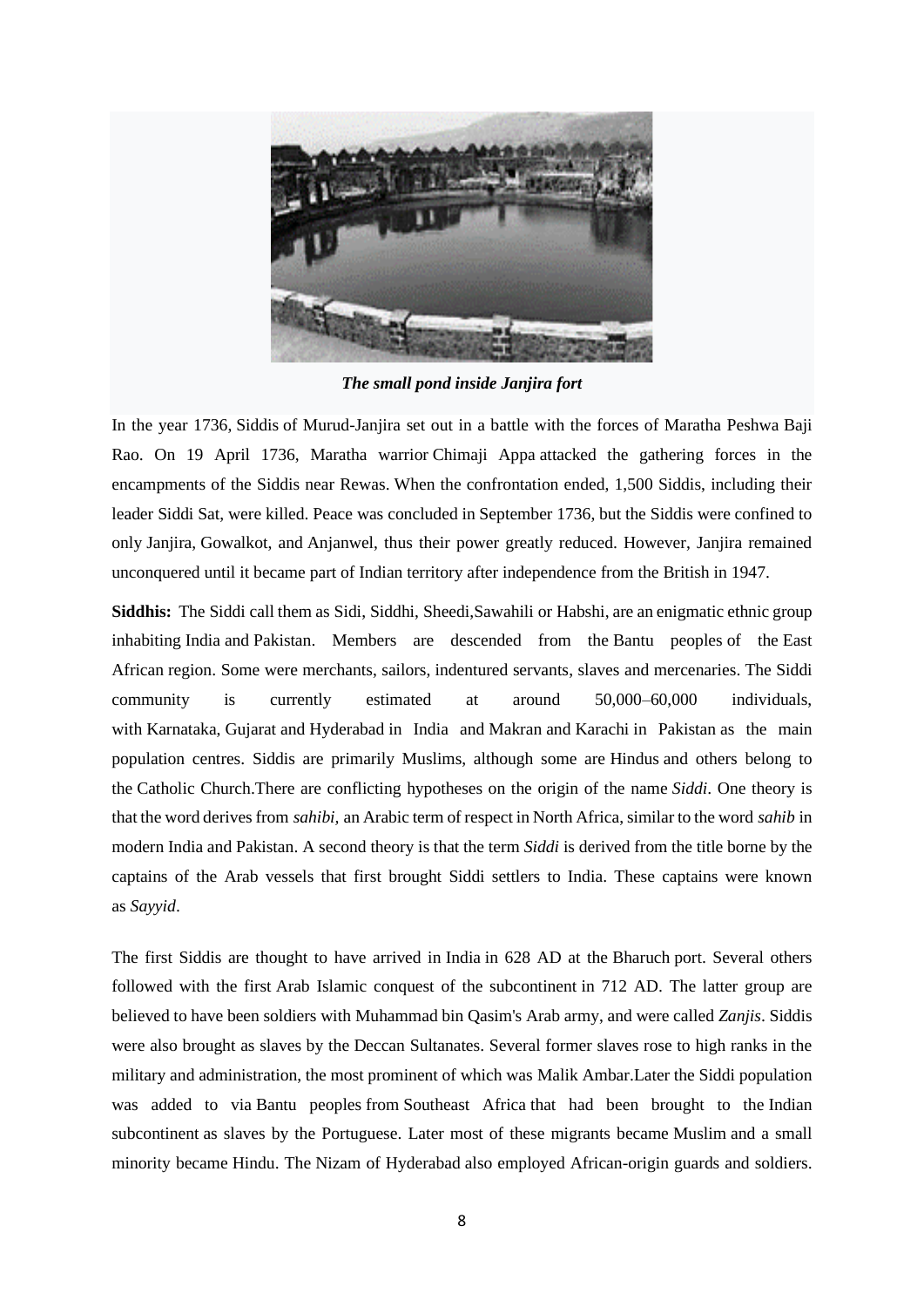Some Siddis escaped slavery to establish communities in forested areas, and some also established the small Siddi principalities of [Janjira State](https://en.wikipedia.org/wiki/Janjira_State) on Janjira Island and [Jafarabad State](https://en.wikipedia.org/wiki/Jafarabad_State) in [Kathiawar](https://en.wikipedia.org/wiki/Kathiawar) as early as the twelfth century. A former alternative name of [Janjira](https://en.wikipedia.org/wiki/Janjira_State) was Habshan (i.e., land of the Habshis).

**The wanderers or bantu**: The Bantu are an ancient group of people from Africa, whose origins are unclear. Some of the people from West Africa traversed from the Congo or Niger Delta Basin to become the main inhabitants of East and South Africa. They migrated slowly, such as in small groups and in the process of traveling they became known no longer as West Africans, but rather the Bantu, which translates as "The People." They migrated within the years of 1000-1800 AD.

*There are several hypothesis as* to why the Bantu moved; one being that the population simply became too large and thusly forced some to move and practice agriculture; another is that they were searching for fertile land. When the Bantu met hostile tribes they used iron weapons, which they developed around 400 A.D. When they reached their destination, some of the Bantu in South Africa married the preexisting people there, who were known as the Khoikhoi and the San people. During their transition from nomads to settlers they adapted farming and keeping livestock, but those who wished to remain hunters and gatherers were forced off the farming land and into the desert. Before 1000 A.D. Persian and Arab traders had already started to trade with east Africans. After having made contact, many refugees fled here to avoid the chaos in Arabia after Muhammad's death, which occurred in the 7th century. Because of Arabian immigrants mixing with the Bantu, the Swahili people were born. During the next seven centuries the Swahili people worked with the Bantu and spread their communication deeper into Africa to new tribes.

Then came the colonial period, which brought the Portuguese. By the 15th century the Portuguese found a modern and advanced economy, so much so that some even said that it rivalled Europe. Once the Portuguese gained control the local economic networks were broken down. The Portuguese,however, were overthrown by the Omani Arabs in 1730, the Swahili were given some rights back, but the Omani Arab rule proved to be disastrous for the inland African tribes. The Omani Arabs practiced slavery, which was one of their major economic enterprises. Due to the need for cheap labor in the 18th century the Sultan of Oman, whose name was Sayyid Said, moved his seat of power, in 1840, to Zanzibar, near east Africa's coast. His territory then expanded from northern Mozambique to southern Somalia. The Africans in these areas were abducted into the slave trade. Tanzania was exceptionally affected by the slave trade. The people who were responsible for abducting slaves were agents of the Sultanate of Zanzibar and some African tribes. The main source of slaves were from raids and prisoners. Some written accounts tell of slave traders marching the slaves 400 miles to the coastal city of Kilwa Kivinje.The Siddhis were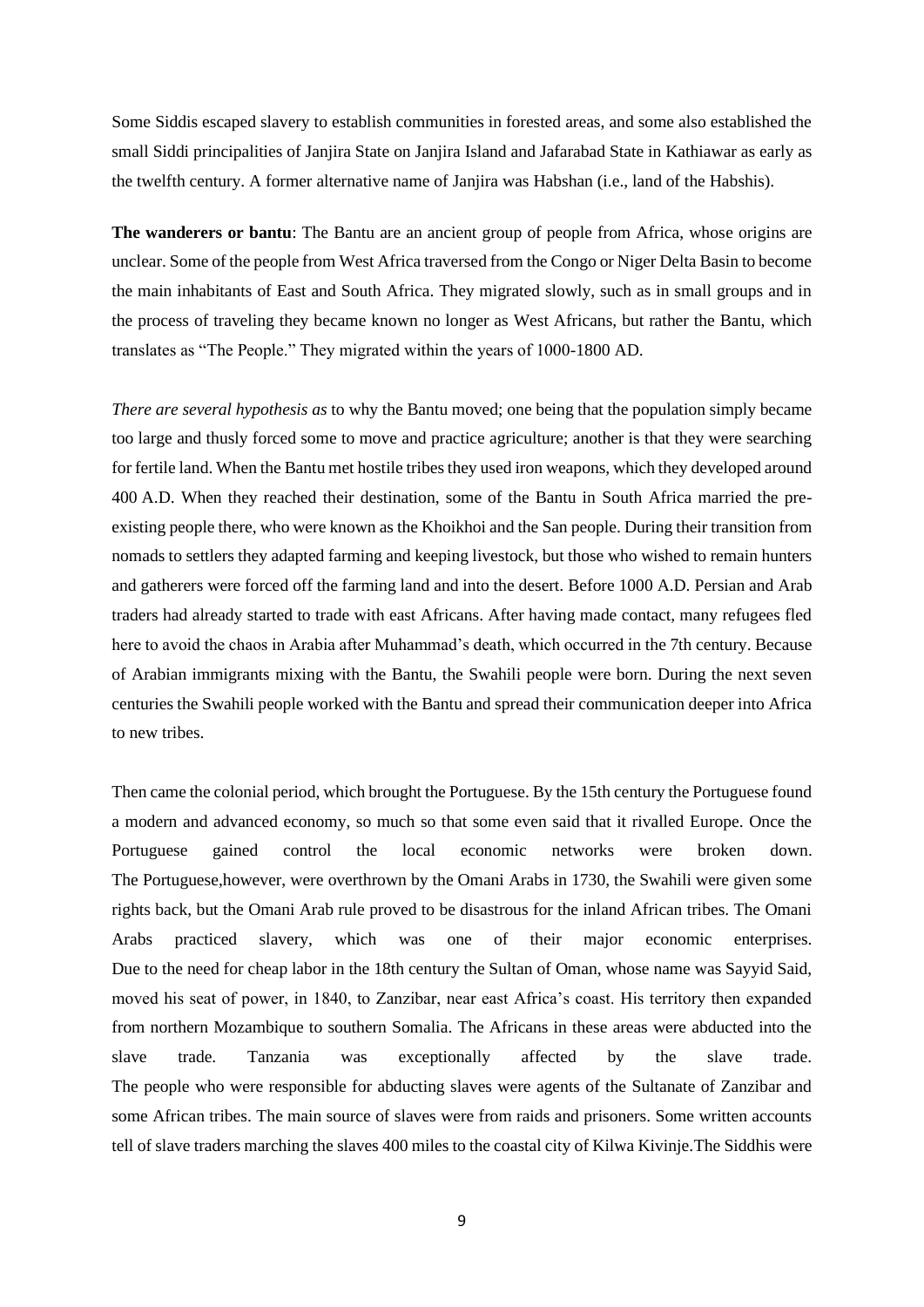

*Flag of the Siddis from [Murud-Janjira,](https://en.wikipedia.org/wiki/Murud-Janjira) an important vassal of the [Mughal Empire.](https://en.wikipedia.org/wiki/Mughal_Empire) Below is the later version under the British*

presented as slaves by the [Portuguese](https://en.wikipedia.org/wiki/Portugal) to the local Prince, [Nawab of Junagadh,](https://en.wikipedia.org/wiki/Nawab_of_Junagadh) the Siddis also live around [Gir Forest National Park](https://en.wikipedia.org/wiki/Gir_Forest_National_Park) and Wildlife sanctuary. On the way to Deva-dungar is the quaint village of Sirvan, inhabited entirely by Siddis. They were brought 300 years ago from Portuguese colonial territories for the Nawab of Junagadh. Today, they follow very few of their original customs, with a few exceptions like the traditional Dhamal dance.

Although Gujarati Siddis have adopted the language and many customs of their surrounding populations, some of their Bantu traditions have been preserved. These include the *Goma* music and dance form, which is sometimes called *Dhamaal* .The term is believed to be derived from the [Ngoma](https://en.wikipedia.org/wiki/Ngoma_drums)  [drumming](https://en.wikipedia.org/wiki/Ngoma_drums) and traditional dance forms of the Bantu people inhabiting Central, East and Southern Africa. The Goma also has a spiritual significance and, at the climax of the dance, some dancers are believed to be vehicles for the presence of Siddi saints of the past.*Goma* music comes from the [Kiswahili](https://en.wikipedia.org/wiki/Swahili_language) word "ngoma", which means a drum or drums. It also denotes any dancing occasion where traditional drums are principally used. Majority of the Siddis in Gujarat are Muslims(98.7%),with very few following [Hinduism\(](https://en.wikipedia.org/wiki/Hinduism)1%).

**Janjira State was ruled by** [Siddi](https://en.wikipedia.org/wiki/Siddi) dynasty of [Habesha](https://en.wikipedia.org/wiki/Habesha) descent and the state was under the suzerainty of the [Bombay Presidency](https://en.wikipedia.org/wiki/Bombay_Presidency) during the [British Raj.](https://en.wikipedia.org/wiki/British_Raj) Janjira State was located on the [Konkan coast](https://en.wikipedia.org/wiki/Konkan_coast) in the present-day [Raigad district](https://en.wikipedia.org/wiki/Raigad_district) of [Maharashtra.](https://en.wikipedia.org/wiki/Maharashtra) The state included the towns of [Murud](https://en.wikipedia.org/wiki/Murud,_Raigad) and [Shrivardhan,](https://en.wikipedia.org/wiki/Shrivardhan) as well as the fortified island of [Murud-Janjira,](https://en.wikipedia.org/wiki/Murud-Janjira) just off the coastal village of Murud, which was the capital and the residence of the rulers. The state had an area of 839  $\text{km}^2$ , not counting [Jafrabad,](https://en.wikipedia.org/wiki/Jafarabad_State) and a population of 110,389 inhabitants in 1931. Jafrabad, or Jafarabad state was a dependency of the [Nawab](https://en.wikipedia.org/wiki/Nawab) of Janjira State located 320 km to the [NNW.](https://en.wikipedia.org/wiki/North-northwest)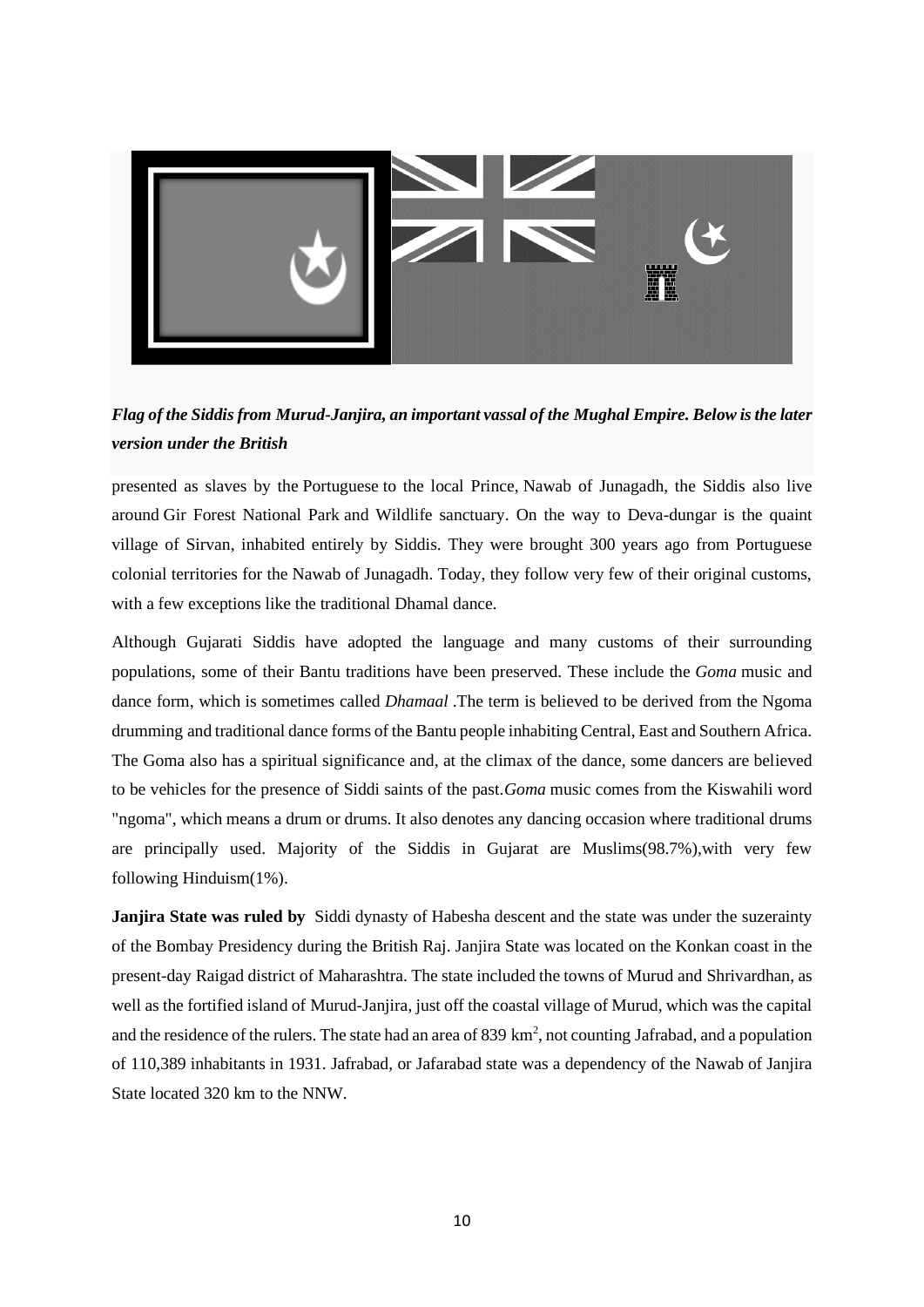The royal family of Janjira were [Sidis,](https://en.wikipedia.org/wiki/Siddi) also known as 'Habshi', assumed to be from [Abyssinia.](https://en.wikipedia.org/wiki/Ethiopian_Empire) Initially the rulers of the state held the title of 'Wazir', but after 1803 the title of ['Nawab'](https://en.wikipedia.org/wiki/Nawab) was officially recognized by the British Raj. They were entitled to an 11 [gun salute](https://en.wikipedia.org/wiki/Gun_salute) by the British authorities.

This amazing structure was built by Malik Ambar, who was an Abssinian minister in the court of the Sultan of Ahmednagar. Janjira Fort was built during the end of the 17th century and till date withstood the tests of time. It reflects the marvel of ancient engineering. The fort stands with an impressive height of 40 feet and is bounded by high walls on all sides. It endures the lashes of the sea waves through ages and still stands strong. In 1489 an Ethiopian at the service of the [Ahmadnagar](https://en.wikipedia.org/wiki/Ahmadnagar_Sultanate)  [Sultanate](https://en.wikipedia.org/wiki/Ahmadnagar_Sultanate) took over the island of Janjira and established his rule. This was done through deceit by the Siddhies. They short-changed the [Koli](https://en.wikipedia.org/wiki/Koli_people) [Chief](https://en.wikipedia.org/wiki/Patil_(title)) of native coastal settlement [Ram Patil](https://en.wikipedia.org/wiki/Ram_Patil) for feast and poisoning his food. They captured the island where the fort Janjira stands. In the century that followed the rulers put themselves under the overlordship of the [Sultanate of Bijapur.](https://en.wikipedia.org/wiki/Sultanate_of_Bijapur) During the seventeenth and eighteenth century Janjira successfully resisted the repeated attacks of the [Maratha Empire.](https://en.wikipedia.org/wiki/Maratha_Empire)

**Cooperation with the Ottomans**: According to [Ottoman](https://en.wikipedia.org/wiki/Ottoman_Empire) records, a combined force from the Ottomans and Janjira routed a Portuguese fleet in 1587 at [Yemen.](https://en.wikipedia.org/wiki/Yemen) From this moment onwards Janjira played an important role in resisting Portuguese influence in the region.

There's further record of Cooperation with the [Ottoman Empire](https://en.wikipedia.org/wiki/Ottoman_Empire) when the Ottoman fleet first arrived in [Aceh](https://en.wikipedia.org/wiki/Aceh) prior to [Ottoman expedition to Aceh](https://en.wikipedia.org/wiki/Ottoman_expedition_to_Aceh) has included 200 [Malabar](https://en.wikipedia.org/wiki/Malabars) sailors from Janjira State to aid the region [Batak](https://en.wikipedia.org/wiki/Batak_(Indonesia)) and the [Maritime Southeast Asia](https://en.wikipedia.org/wiki/Maritime_Southeast_Asia) in 1539.

According to one records at one time Sultan Aurangzeb supplied the Siddis of Janjira state with 2,000 men, provisions, ammunitions along with two [Frigates](https://en.wikipedia.org/wiki/Frigates) and two large [Man-of-war](https://en.wikipedia.org/wiki/Man-of-war) battleships. The ship arrived at Bombay harbor under the commands of Siddi Kasim and Siddi Sambal at 1677. The largest Mughal ship named [Ganj-I-Sawai](https://en.wikipedia.org/wiki/Ganj-I-Sawai) Which equipped with 800 guns and 400 musketeer type soldiers also stationed in the port of Surat.Another record from [East India Company](https://en.wikipedia.org/wiki/East_India_Company) factory which written 1673 has reported the Siddis fleet which wintered from Bombay has five Frigates and two Man-of-wars beside of fifteen *grabs* vessels. It is because the formidable naval warfare skills of Siddis in Janjira that Aurangzeb granting annual payment of 400.000 [Rupee](https://en.wikipedia.org/wiki/Rupee) for the maintenance of their fleet.

#### **1. Rivalry with the Marathas**

The main competitor of the Sidis was the [Angrias,](https://en.wikipedia.org/wiki/Kanhoji_Angre) a Maratha [Koli](https://en.wikipedia.org/wiki/Koli_people) family with sea forts and ships, based in southern Konkan.

#### **2. Treaty with Marathas**

In 1733, [Peshwa Bajirao](https://en.wikipedia.org/wiki/Baji_Rao_I) of the [Maratha Empire](https://en.wikipedia.org/wiki/Maratha_Empire) launched a campaign against the Siddis of Janjira. Bajirao's forces, however, did not take Janjira fort, though they captured much of the surrounding area; a favorable treaty gave the Marathas indirect control over virtually all of the Sidi's lands.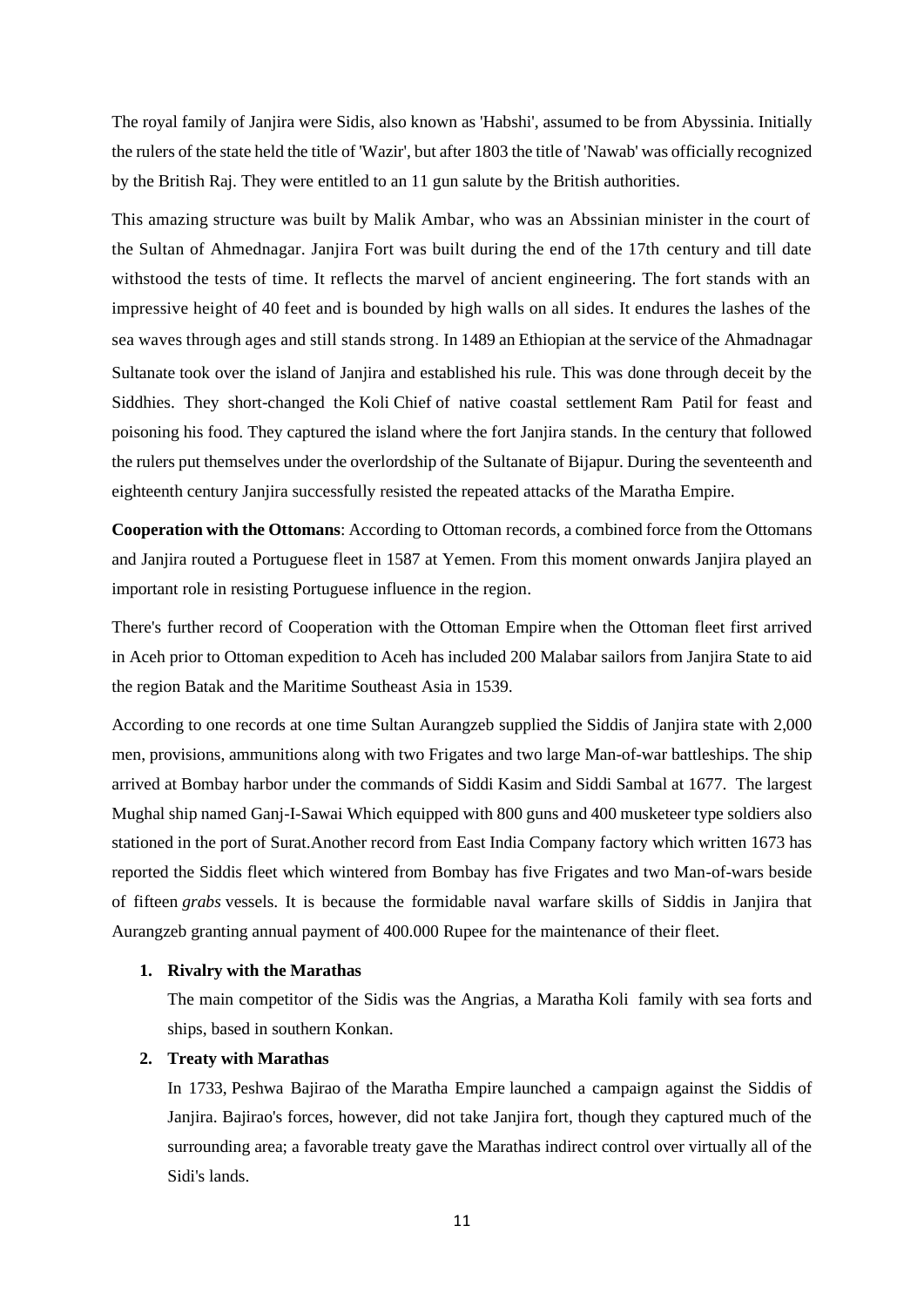# **3. Post Maratha-rule**

When the British came to the Konkan area, the repeated attacks of the Marathas against Janjira ceased. Janjira State was administered as part of the [Deccan States Agency](https://en.wikipedia.org/wiki/Deccan_States_Agency) of the [Bombay](https://en.wikipedia.org/wiki/Bombay_Presidency)  [Presidency,](https://en.wikipedia.org/wiki/Bombay_Presidency) founded in 1799. In the nineteenth century the rulers maintained a military force of 123 men.

Following the [independence of India](https://en.wikipedia.org/wiki/Independence_of_India) in 1947, the state was merged with India.

#### **Wazirs of Janjira**

- 1676 1703 Kasim Yaqut Khan II (d. 1703)
- 1703 1707 Amabat Yaqut Khan II
- 1707 1732 Surur Yakut Khan II (d. 1732)
- 1732 1734 Hasan Khan (1st time) (d. 1746)
- 1734 1737 Sumbul Khan
- 1737 1740 `Abd al-Rahman Khan
- 1740 1745 Hasan Khan (2nd time) (s.a.)
- 1745 1757 Ibrahim Khan I (1st time) (d. 1761)
- 1757 Mohammad Khan I (d. 1757)
- 1757 1759 Ibrahim Khan I (2nd time) (s.a.)

# **Thanadars of Jafarabad and Wazirs of Janjira**

- 1759 1761 Ibrahim Khan I (s.a.)
- 1761 1772 Yaqut Khan (usurper to 6 Jun 1772) (d. 1772)
- 1772 1784 `Abd al-Rahim Khan (d. 1784)
- 1784 1789 Jauhar Khan (d. 1789)  $\circ$  - in dispute with -
	- **•** 1784 1789 `Abd al-Karim Yaqut Khan
- 1789 1794 Ibrahim Khan II (d. 1826)
- 1794 1803 Jumrud Khan (d. 1803)

#### **Nawabs**

- 1803 1826 Ibrahim Khan II (s.a.)
- 1826 31 Aug 1848 Mohammad Khan I (d. 1848)
- 31 Aug 1848 28 Jan 1879 Ibrahim Khan III (b. 1825 d. 1879)
- 28 Jan 1879 2 May 1922 Ahmad Khan (b. 1862 d. 1922) (from 1 Jan 1895, Sir Ahmad Khan)
- 28 Jun 1879 11 Oct 1883 .... -Regent
- 2 May 1922 15 Aug 1947 Mohammad Khan II (b. 1914 d. 1972)
- 2 May 1922 9 Nov 1933 Kulsum Begum (f) -Regent (b. 1897 d. 1959)

**The word Janjira** is not native to India, and may have originated after the [Arabic](https://en.wikipedia.org/wiki/Arabic_language) word *Jazeera*, which means an island. Murud was once known in Marathi as *Habsan* ("of [Habshi"](https://en.wikipedia.org/wiki/Habshi) or Abyssinian). The name of the fort is a concatenation of the Konkani and Arabic words for Island, "morod" and "jazeera". The word "morod" is peculiar to Konkani and is absent in Marathi.

**Pre Siddi history[-Raja Ram Rao Patil](https://en.wikipedia.org/wiki/Ram_Patil)** was [Koli](https://en.wikipedia.org/wiki/Koli_people) [Patil](https://en.wikipedia.org/wiki/Patil_(title)) of Janjira Island who established and/or built this island in the 16th century for kolis to live peacefully away from pirates. After gaining permission from the [Sultan](https://en.wikipedia.org/wiki/Sultan) of the [Ahmadnagar Sultanate,](https://en.wikipedia.org/wiki/Ahmadnagar_Sultanate) he built the island but later refused to obey the orders of the Sultan. So the Sultan sent his [Admiral](https://en.wikipedia.org/wiki/Admiral) Piram Khan to capture the janjira. Due to the castle's fortifications, Piram Khan was unable to attack the island conventionally, so he disguised himself as a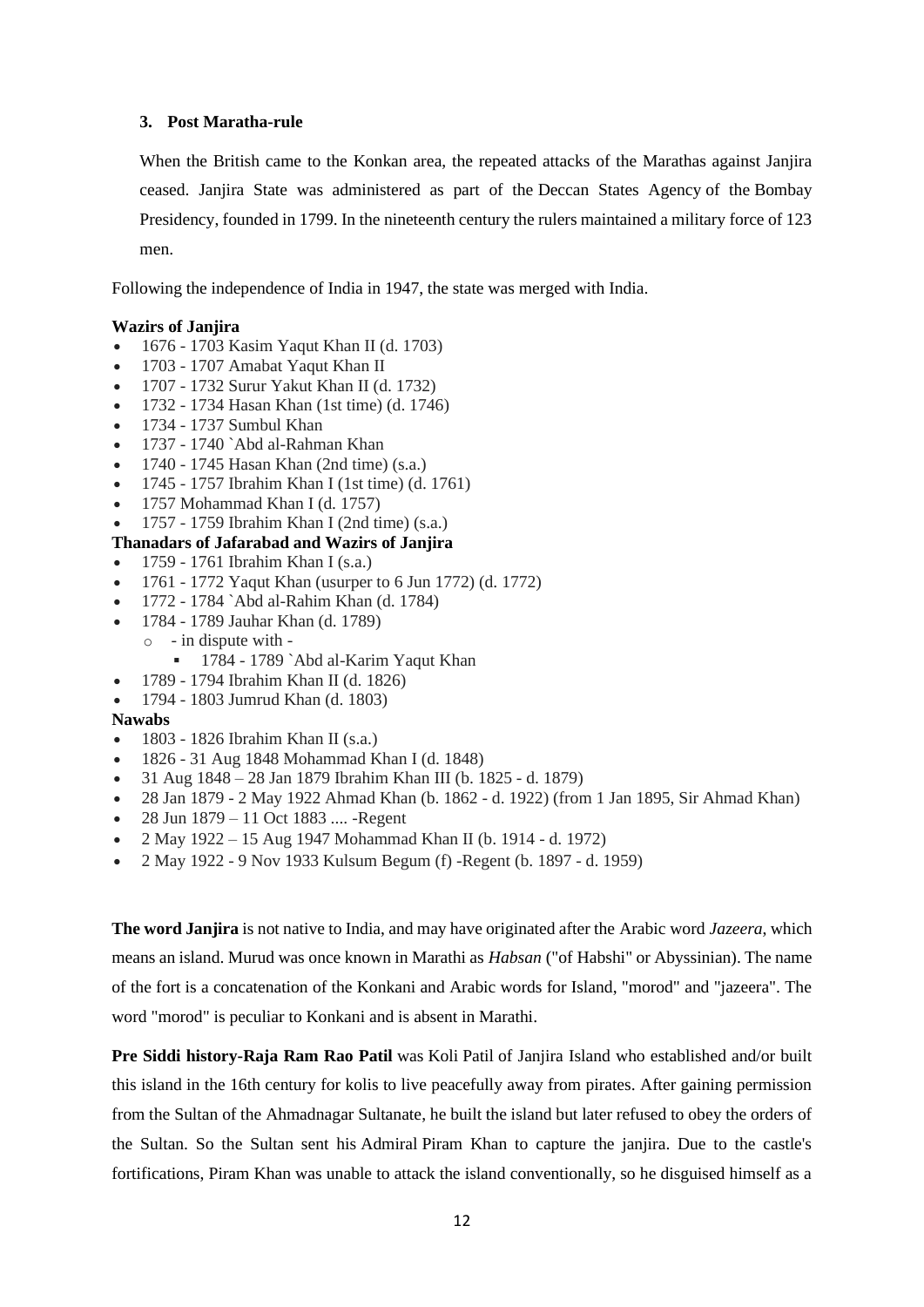merchant and requested to stay a night at janjira and permission was granted. Piram Khan hosted a party under the guise of thanking the patil. When the Patil and kolis were intoxicated, Piram Khan attacked them with his men who had been hidden in barrels and captured the island.

**Janjira from the outside** Murud-Janjira Fort is situated on an oval-shaped rock off the Arabian Sea coast near the port town of Murud, 165 km (103 mi) south of [Mumbai.](https://en.wikipedia.org/wiki/Mumbai) Janjira is considered one of the strongest marine forts in India. The fort is approached by sailboats from Rajapuri jetty.The main gate of the fort faces Rajapuri on the shore and can be seen only when one is about 40 feet (12 m) away from it. It has a small postern gate towards the open sea for escape.



*Entry Gate into Murud Janjira Fort. Accessible by ferry.*

The fort has 26 rounded bastions, still intact. There are many cannons of native and European make rusting on the bastions. Now in ruins, the fort in its heyday was a full-fledged living fort with all the necessary facilities, e.g., palaces, quarters for officers, mosque, two small 60-foot-deep (18 m) natural [fresh water](https://en.wikipedia.org/wiki/Fresh_water) [lakes,](https://en.wikipedia.org/wiki/Lake) etc. On the outer wall flanking the main gate, there is a sculpture depicting a tiger-like beast clasping elephants in its claws.

**The palace of the Nawabs of Janjira at Murud** is still in good shape Another gate to the west is seafacing, called 'Darya Darwaza'.There is also another fortress, named Ghosalgad, which is located on top of the hill around 32 km (20 mi) east of Murud-Janjira, that was used as [outpost](https://en.wikipedia.org/wiki/Outpost_(military)) for the rulers of Janjira.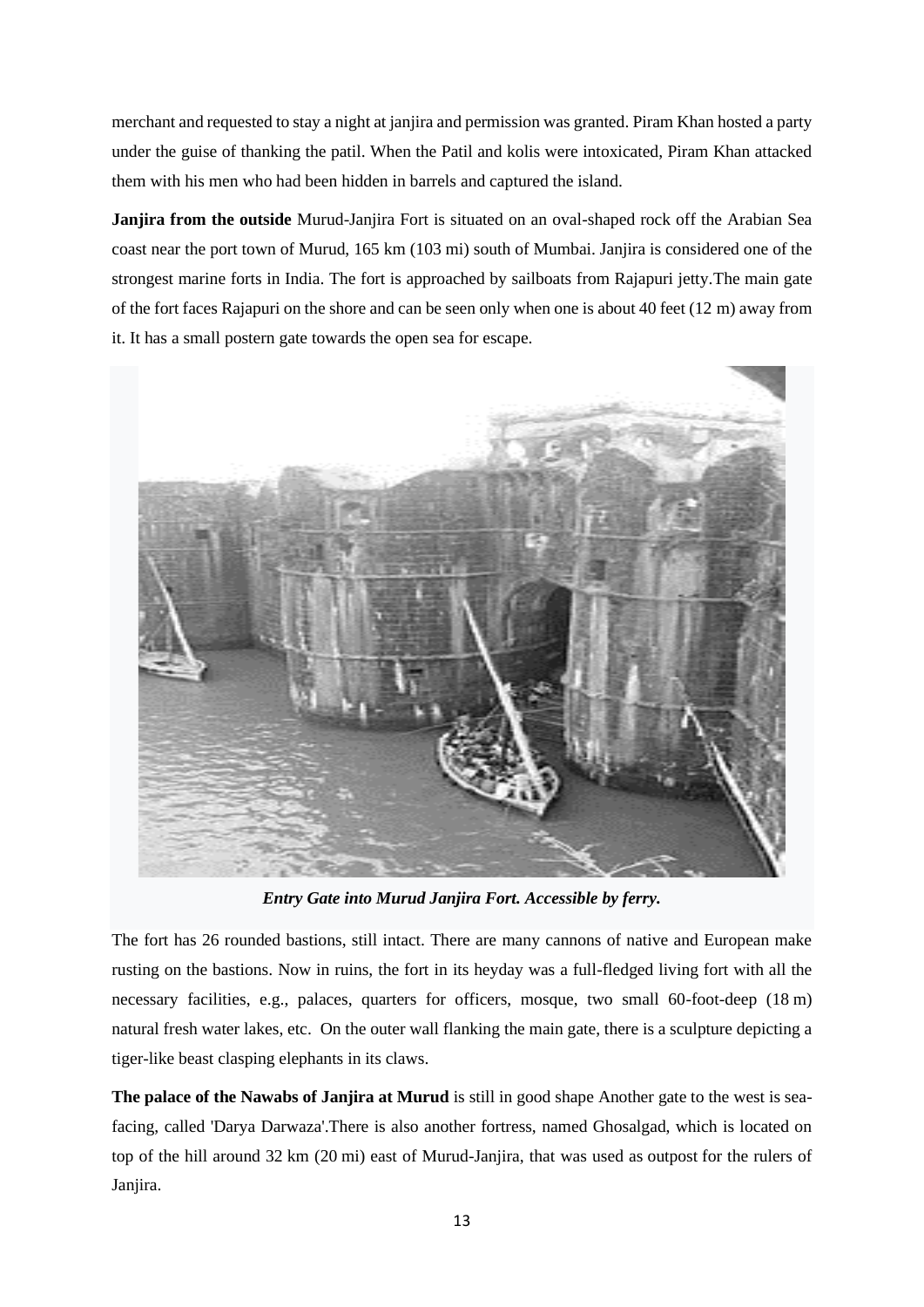The fort is made up of black rocks that had been cut evenly as blocks. The fort was constructed in very strategic manner. The main entrance of the fort is not visible from any angle outside the fort because the gate is located in an angled manner compressed between two bastions. This narrow gate is east facing and is visible only from 200 meters.

#### **Military Setup:**

**1. Bastions:** The fort has 22 bastions at its peripheral wall. Two more bastions are located inside at the citadel. The height of the fort wall is about 40 feet and its width is 12 feet and at places 15 feet. The parapet walls are 2½ feet in thickness. It is crenelated, that is to say provided with projections called merlons20. The merlons have narrow slits through which guns or arrows could be shot very easily being safe behind the walls. In some places there are cannon holes at the crenels21. The intrados of these cannon holes are made up in Ogee arch. The fort wall and the bastions are three storied. According to the local guide, each storey had its own purpose:

- a. The lower storey being cool was used to store the ammunition.
- b. The middle storey was used as watch tower.
- c. The upper storey was used to keep the cannons.

The term *merlon* comes from the [French language,](https://en.wikipedia.org/wiki/French_language) adapted from the [Italian](https://en.wikipedia.org/wiki/Italian_language) *merlone*, possibly a shortened form of *mergola*, connected with [Latin](https://en.wikipedia.org/wiki/Latin) *mergae* [\(pitchfork\)](https://en.wikipedia.org/wiki/Pitchfork), or from a diminutive *moerulus*, from *murus* or *moerus* (a [wall\)](https://en.wikipedia.org/wiki/Wall). An alternative [etymology](https://en.wikipedia.org/wiki/Etymology) suggests that the [medieval](https://en.wikipedia.org/wiki/Medieval) Latin *merulus* (mentioned from the end of the 10th century) functioned as a diminutive of Latin *merle*, ["blackbird"](https://en.wikipedia.org/wiki/Common_Blackbird), expressing an image of this bird sitting on a wall. A merlon is the solid upright section of a [battlement](https://en.wikipedia.org/wiki/Battlement) (a [crenellated](https://en.wikipedia.org/wiki/Crenellated) [parapet\)](https://en.wikipedia.org/wiki/Parapet) in [medieval architecture](https://en.wikipedia.org/wiki/Medieval_architecture) or fortifications. Merlons are sometimes pierced by narrow, vertical [embrasures](https://en.wikipedia.org/wiki/Embrasure) or slits designed for observation and fire. The space between two merlons is called a [crenel,](https://en.wikipedia.org/wiki/Crenel) and a succession of merlons and crenels is a crenellation.[\[2\]](https://en.wikipedia.org/wiki/Merlon#cite_note-KaufmannKaufmann2004-2) Crenels designed in later eras for use by [cannons](https://en.wikipedia.org/wiki/Cannon) were also called embrasures.

As an essential part of [battlements,](https://en.wikipedia.org/wiki/Battlement) merlons were used in fortifications for millennia. The best-known examples appear on [medieval](https://en.wikipedia.org/wiki/Medieval) buildings, where battlements, though defensive, could be attractively formed, thus having a secondary decorative purpose. Some (especially later) buildings have false "decorative battlements". The two most notable European variants in Middle Ages merlons shape were the [Ghibelline](https://en.wikipedia.org/wiki/Ghibelline) and the [Guelph](https://en.wikipedia.org/wiki/Guelphs_and_Ghibellines) merlon: the former ended in the upper part with a swallow-tailed form, while the latter term indicates the normal rectangular shape merlons [\(wimperg\)](https://en.wikipedia.org/wiki/Wimperg).

Other shapes include: three-pointed, [quatrefoil,](https://en.wikipedia.org/wiki/Quatrefoil) shielded, flower-like, rounded (typical of Islamic and African world), pyramidal, etc., depending either from the type of attacks expected or aesthetic considerations.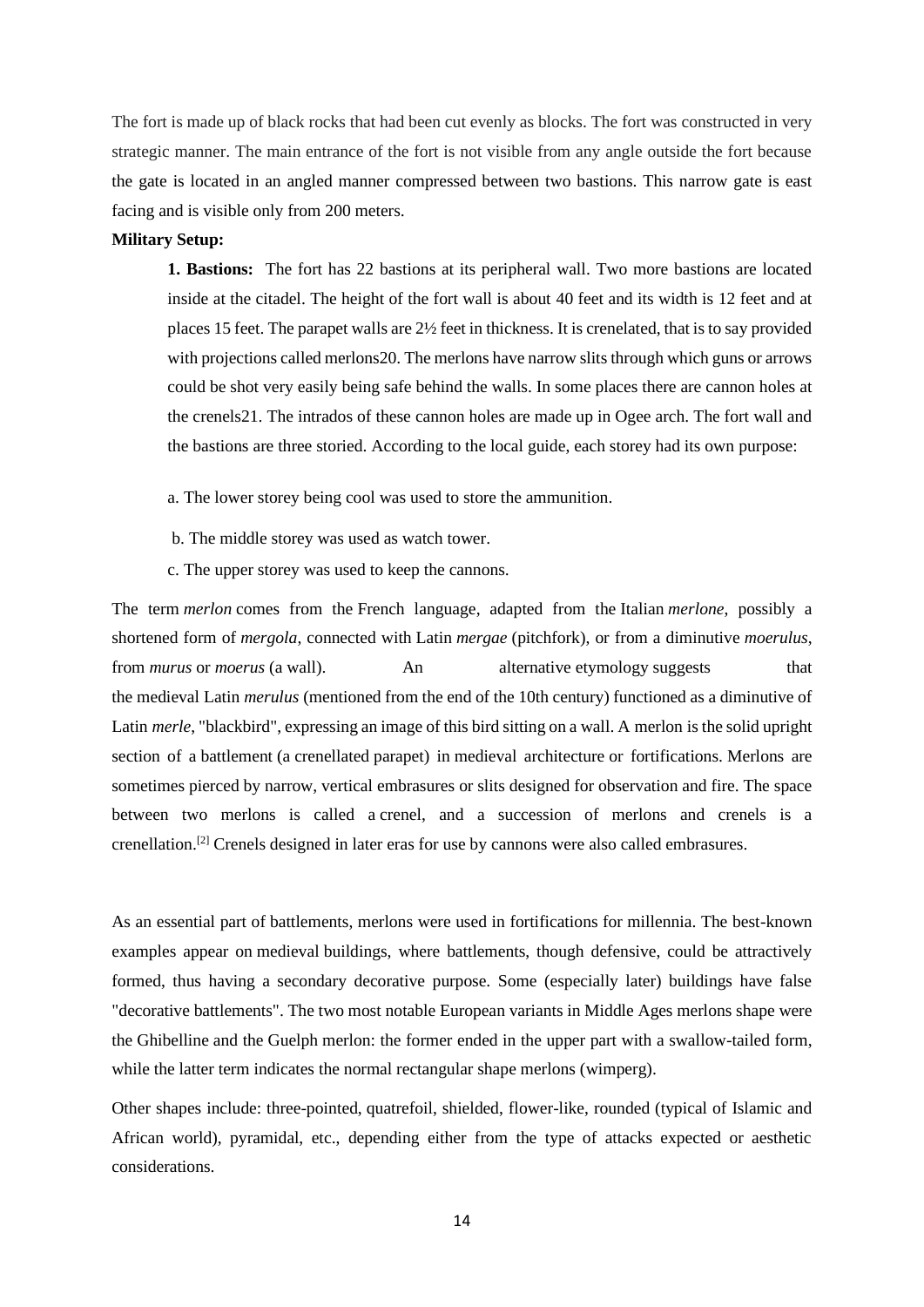In [Roman times,](https://en.wikipedia.org/wiki/Ancient_Rome) the merlons had a width sufficient to shelter a single man. As new weapons appeared in the Middle Ages (including [crossbows](https://en.wikipedia.org/wiki/Crossbow) and the first [firearms\)](https://en.wikipedia.org/wiki/Firearms), the merlons were enlarged and provided with loop-holes of various dimensions and shapes, varying from simply rounded to cruciform. From the 13th century, the merlons could also be used to pivot wooden shutters; these added further protection for the defenders when they were not firing, or were firing downwards near the base of the wall. The shutters (also known as "mantlets") could be opened by hand, or by using a [pulley.](https://en.wikipedia.org/wiki/Pulley)

**2. Cannons:** A special attraction of this fort are 3 gigantic [cannons](https://en.wikipedia.org/wiki/Cannons) feared for their shooting range. There were 572 cannons in 1669 CE22. Nowadays only 75 cannons are left. Out of the existing 75 cannons in the fort, 3 are the centre of attraction named Kalal Bangadi, Chawari and Laanda Kasam/Kasāb . All the three cannons of Janjira are forged-welded cannons. Kalal Bangadi got its name as it is made up by joining metal rings. Bangadi in Marathi means bangles or a round ornament. The Largest cannon of these 75 is the Kalak Bangadi. It is 3rd Largest Cannon in India. It is estimated to weigh 22 tonnes.



*Kalak Bangadi, 3rd Largest Cannon in India At Janjira Fort, weighing over 22 Tons*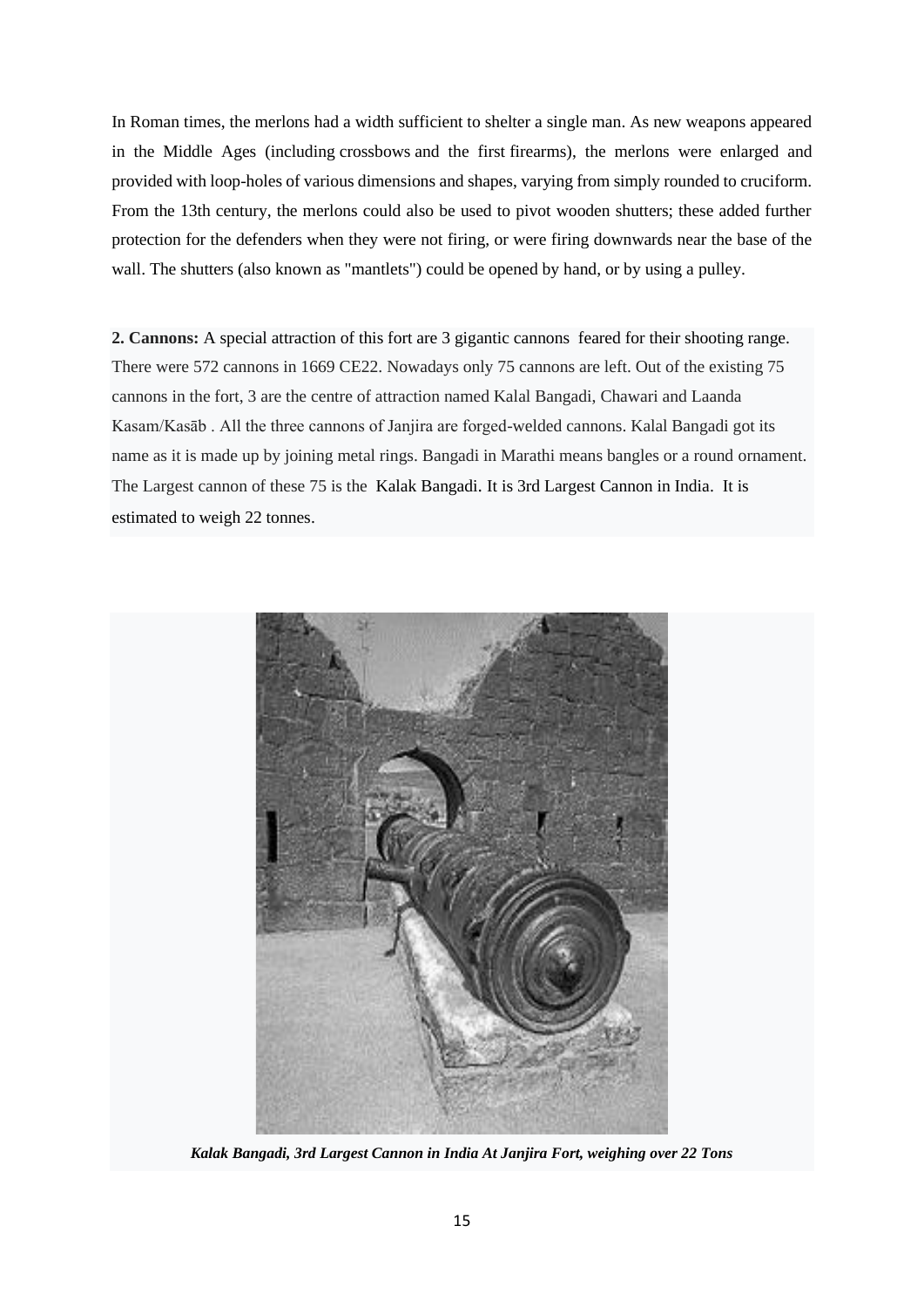**3. Sculpture symbolozing the Fort**: After climbing the stairs, on the right hand side of the wall there is a sculpture showing a tiger holding 4 elephants in four claws, 1 elephant in mouth and 1 elephant by tail. The interpretation of this sculpture is:

*It is symbolic of the fort showing that even if you are strong like 4-6 huge elephants I am a strong tiger who can hold you without being captured.*



Above the top margin of the gate is a Persian inscription carved on a marble stone. The gate is flanked by two bastions and has a "Nagād Khāna" above it. On the left hand side is "Peer Panchayatan".

**Darbar:** At some distance is located the palace of Siddi Surul Khan "Surulkhan Wada that was an assembly place and was used to hold the "Darbār". This palace used to be 7 storied but now only 3½ stories are left.

**Water Ponds**: On either side of this palace lie two fresh water ponds this is most surprising as the Island is in the middle of the salty sea. To maintain even water level between the two ponds there is an underground stream with a barrier system.

**"Bale Killa"**: Behind Siddi Surul Khan's palace is a citadel popularly known as "Bale Killa" and is the highest point on this island. The citadel has a high stone platform for hosting flag and a building structure what used to be the palace of Siddi Khairiyat Khan "Khairiyat Khan Wada". The roofs of this palace have fallen and only the walls stand now. Behind the citadel is the royal courtyard. The ramparts of the palaces are made up of bluish granite. The citadel also has watch towers. On the western side of the fort wall is a secret gate called "Darya Darwāza", opening straight into the sea. This gate was used for emergency entry or exit during crises situations. . The pond towards the south is located near the stable and has a "Masjid" (Mosque) by its side called Jāmā Masjid. The entire fort has a sparse collection of good artwork on stone as well as plaster. Three types of arch16 styles have been used in various doors in the fort. These styles are: